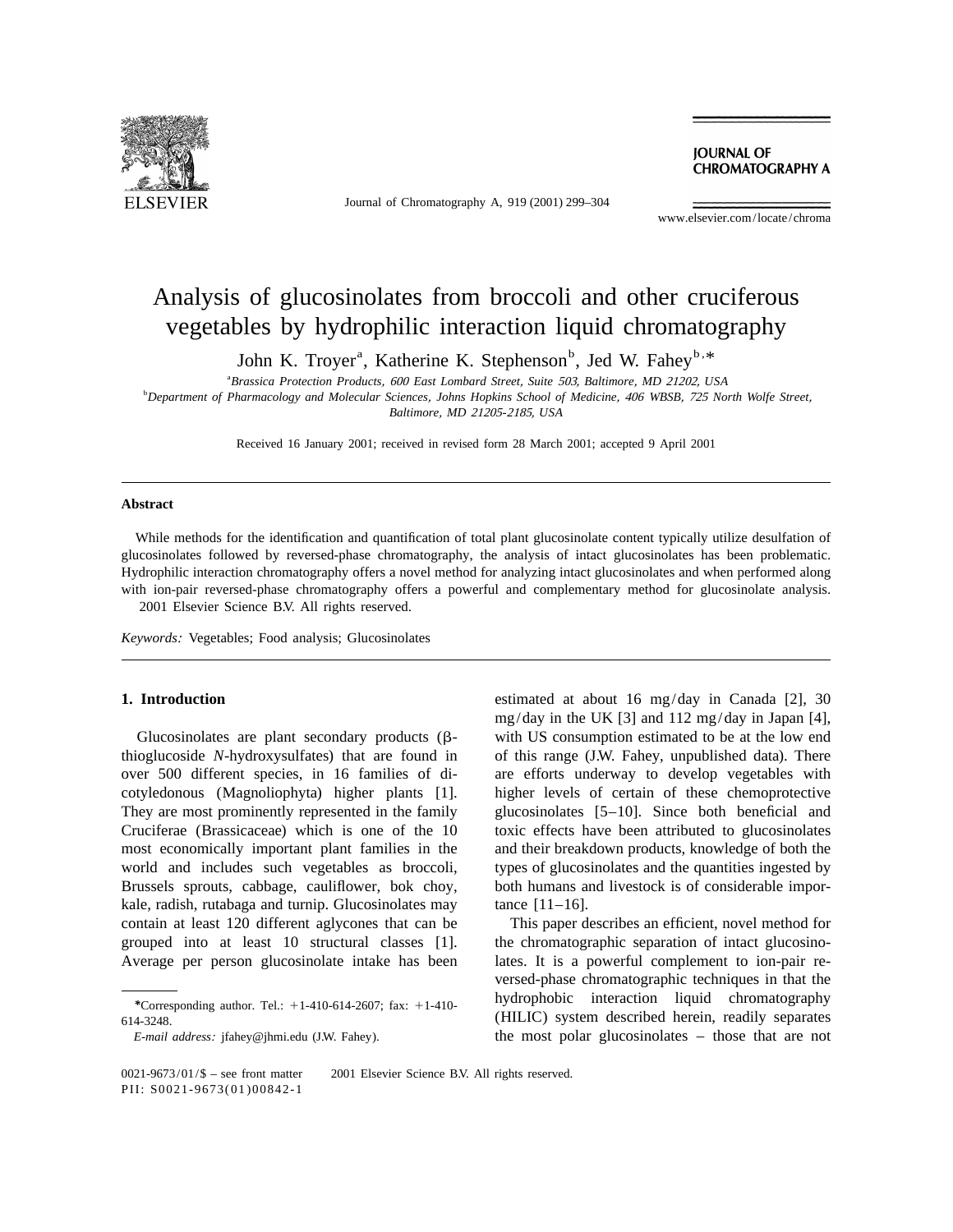well resolved in ion-pair systems without the use of effective separation of all of the important glucosinomultiple chromatographies, different ion pairs and lates in cruciferous vegetables (e.g., glucoraphanin, mobile phases. High-performance liquid chromatog- GR, and glucoiberin, GI) in a single chromatoraphy (HPLC) separation of sulfohydrolase desulfa- graphic step ([22]; K. Stephenson, unpublished data). tion products is now the most widely used method The chromatographic procedure reported herein comfor glucosinolate analysis, but it suffers from inher- plements the IPC method for the comparison of polar ent difficulties in interpretation as a result of pH, and non-polar glucosinolates in that it: (a) does not time and enzyme activity effects on the desulfation require desulfation for separation, (b) is rapid and products [17–19]. Furthermore, the resultant desul- inexpensive, (c) provides excellent separation of the foglucosinolates cannot be enzymatically hydrolyzed glucosinolates most poorly resolved by IPC, and (d) with myrosinase in order to yield their cognate it is a robust method that can also be used with isothiocyanates which could subsequently be assayed larger, preparative columns. chemically or for biological activity – key tools in the study of the pharmacokinetics, pharmacodynamics and bioactivity of these compounds. A reversed- **2. Experimental** phase  $C_{18}$  ion-pair chromatography (IPC) technique was recently developed for the separation of 2.1. *Glucosinolate standards* glucosinolates [20–22]. The ion pairing agents neutralize the high charge conferred by the sulfate 1-Methoxyindol-3-ylmethyl-GS (neoglucobrasgroups (which are ionized in the physiological pH sicin), 4-hydroxyindol-3-ylmethyl-GS (4-hydroxyrange), while allowing for subtle differences in the glucobrassicin), 4-methylthiobutyl-GS (glucoerucin), non-polar side chains (R) to have a predominant 3-methylsulfonylpropyl-GS (glucocheirolin) and 3effect on separation. This technique, while being methylsulfinylpropyl-GS (glucoiberin) (see structures effective and quantitative, does not, however, permit in Fig. 1) were gifts from Robert K. Heaney (Insti-



Fig. 1. HILIC (polyhydroxyethyl aspartamide column, 100×4.6 mm, 3  $\mu$ m, 100 Å column; 2 ml/min isocratic run, 85% acetonitrile in water with 30 m*M* ammonium formate overall, pH 5.4) of glucosinolate standards showing the separation of a mixture of glucoerucin (A) & neoglucobrassicin (B); 4-hydroxyglucobrassicin (C); sinigrin (D); glucocheirolin (E); progoitrin (F); glucoraphanin (G), and glucoiberin (H). Note that more polar glucosinolates are easily separated while non-polar glucosinolates are not.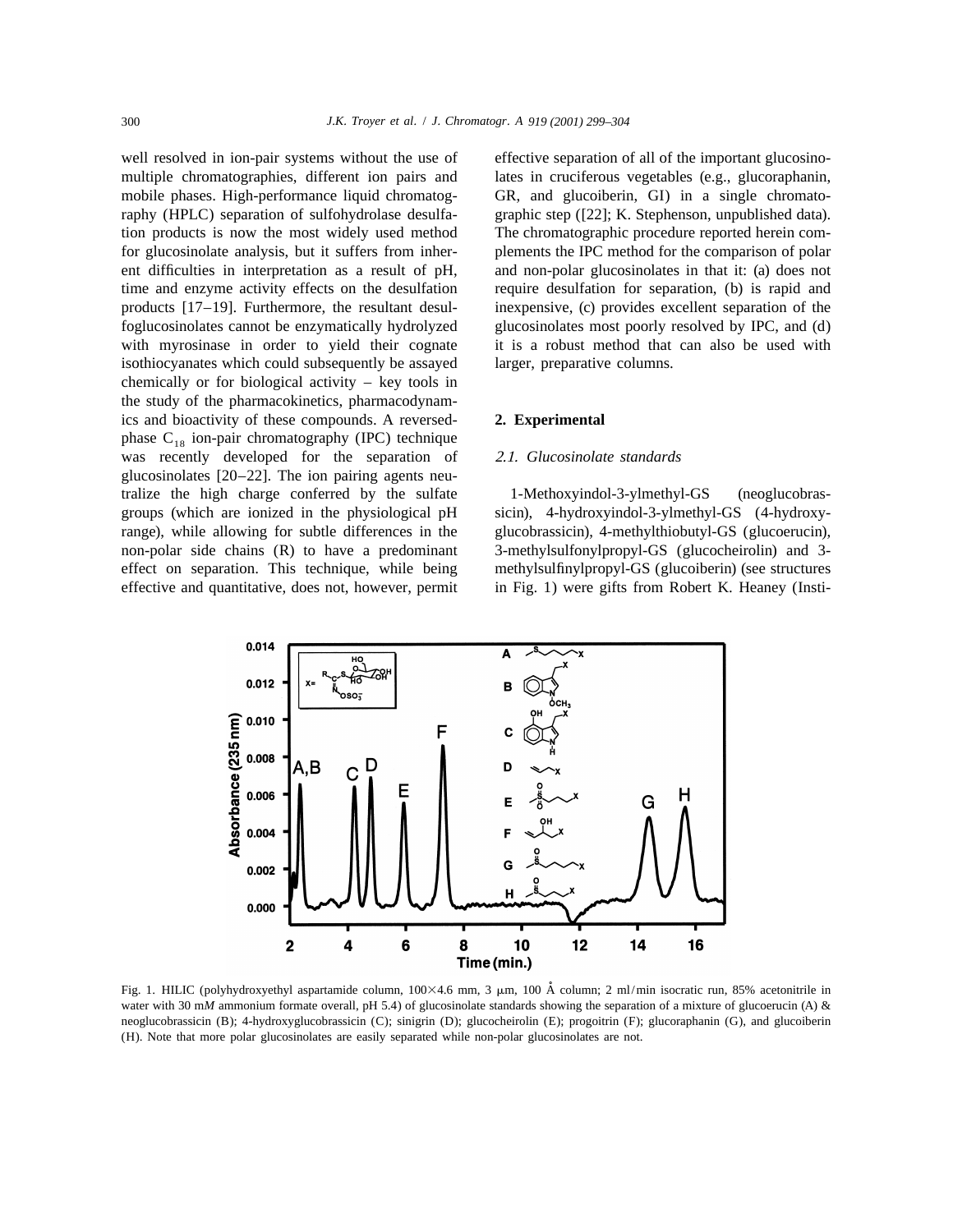tute of Food Research, Norwich, UK). 4-Methyl- Waters Millennium software. The isocratic mobile sulfinylbutyl-GS (glucoraphanin) was purified in our phases used for HILIC ranged from 82.5 to 87% laboratory from broccoli seeds. Allyl glucosinolate (v/v) acetonitrile in water with 30 m*M* ammonium (sinigrin) was obtained from Aldrich (Milwaukee, formate, apparent pH 5.4–8.0 (measured in final WI, USA). The identity and purity of all standards solvent) at flow-rates of 2 ml/min (analytical) and used were verified by electrospray mass spec- 20 ml/min (preparative). All solvents were filtered trometry. All other chemicals and solvents were and degassed prior to use. obtained from Sigma (St. Louis, MO, USA), Aldrich or J.T. Baker (Phillipsburg, NJ, USA).

glucosinolates was performed: (a) by ion-pair chro- ary phase (data not shown), presumably because the matography as previously described [22], with a *N*-hydroxysulfate group of the glucosinolates is fully Genesis C<sub>18</sub> column (50×4.6 mm, 3  $\mu$ m particle protonated at low pH, and fully ionized at the higher diameter), Jones Chromatography, Lakewood, CO, pH. At pH $\approx$  5.4 this moiety is expected to be USA and (b) by HILIC on both analytical polyhy- partially protonated and therefore contributes to droxyethyl aspartamide columns (200×4.6 mm, 100 separation based upon hydrophilic interactions. The A pore diameter, 5  $\mu$ m particle diameter and 100 $\times$  polarity of the side chain thus also influences sepa-4.6 mm, 100  $\AA$  pore diameter,  $3 \mu m$  particle ration in this pH range. diameter), and a preparative column  $(250\times21 \text{ mm})$ . We have previously demonstrated the separation 100 Å pore diameter, 12 μm particle diameter), of intact glucosinolates using ion-pair chromatog-PolyLC, Columbia, MD, USA. Columns were exten-<br>sively equilibrated with a minimum of 60 column phase chromatography [22]. The result of a typical void volumes of solvents and conditioned as per separation of a broccoli seed extract using this manufacturer's instructions. Two identical Waters method is shown in Fig. 2. In contrast, Fig. 3 shows HPLC systems were used, each equipped with a a HILIC chromatogram from extracts of broccoli Model 996 photodiode array detector and a 717 seeds (Fig. 3a) 4-day-old sprouts (Fig. 3b) and florets WISP automated injector. Data were processed with from a market stage head (Fig. 3c), all from the most

## **3. Results and discussion**

2.2. *Preparation of standards and plant samples* Excellent separation of a mixture of glucosinolate The purified, crystalline glucosinolate standards<br>were resuspended in water, then diluted with acetoni-<br>were resuspended in water, then diluted with acetoni-<br>trile in order to bring the sample organic concentrile (aqueous) justed to change the partition coefficient and, second, 2.3. *HPLC apparatus and columns* the pH can be adjusted to alter selectivity [24]. For example, at  $pH < 3.5$  and  $pH > 8.0$  there is no sepa-HPLC of both plant extracts and purified ration or selectivity of glucosinolates by this station-

phase chromatography) [22]. The result of a typical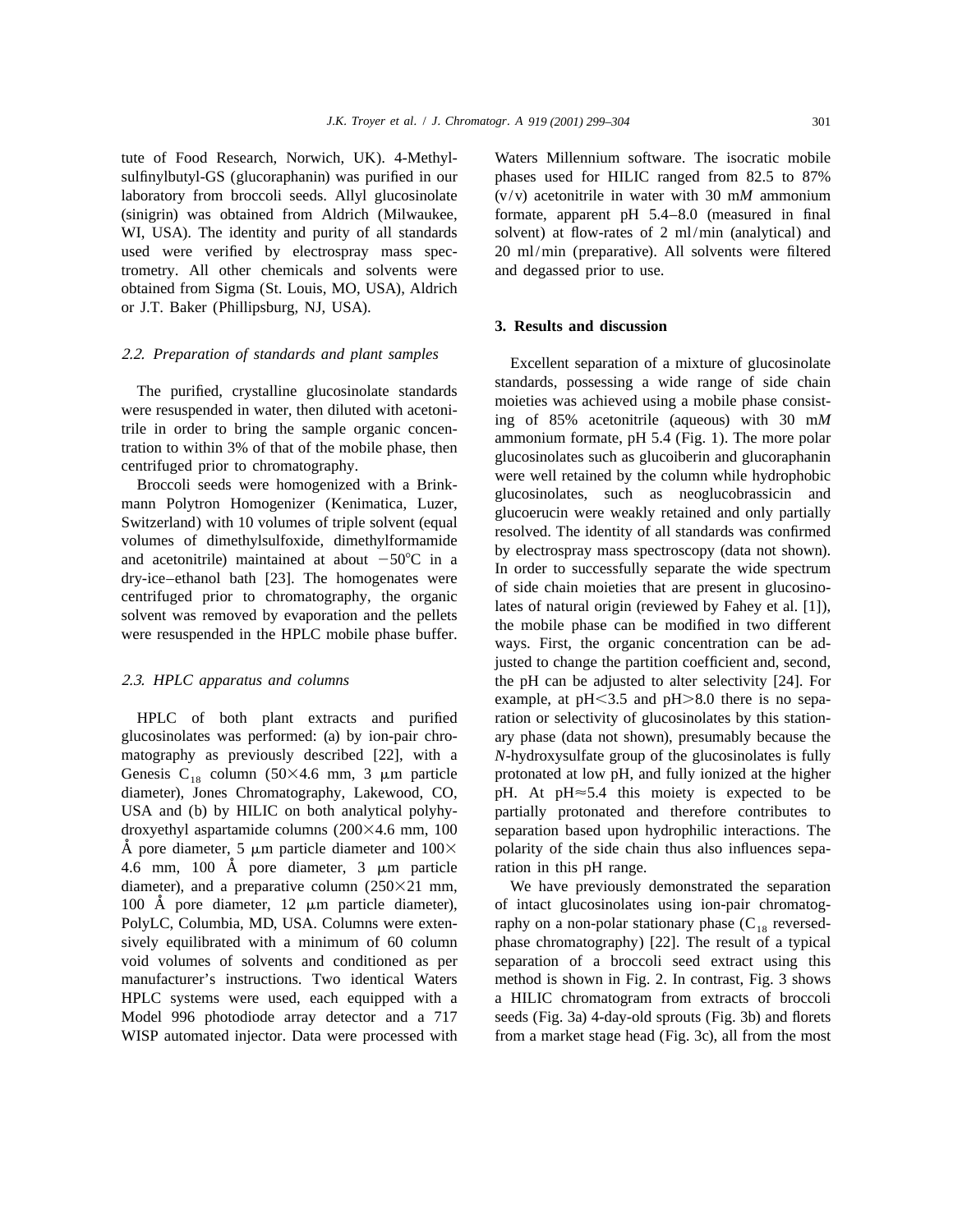

Fig. 2. IPC of a broccoli seed extract showing good separation of the relatively non-polar indole glucosinolates 4-hydroxyglucobrassicin (C), and glucoerucin (A), and no separation of the more polar glucosinolates glucoiberin (H), and glucoraphanin (G). [Genesis C<sub>18</sub> column (50×4.6 mm, 3  $\mu$ m); 2 ml/min isocratic run – mobile phase 5 m*M* tetradecylammonium bromide in 53% acetonitrile].

widely grown broccoli cultivar used in frozen and fresh broccoli production for United States markets (*Brassica oleracea* var. *italica* cv. Marathon). The elution pattern for HILIC is essentially the converse of that from reversed-phase IPC, and glucoraphanin Fig. 3. HILIC of broccoli (Brassica oleracea var. italica) cultivar<br>and glucoiberin were resolved using HILIC whereas<br>they co-elute using the IPC method of Prestera et al. [22]. failure to disappear after myrosinase digestion and re-chromatog-

nm with a lower molar extinction coefficient. The more 4-hydroxyglucobrassicin (C). As a metric for comparison limit of quantitation of sinigrin at 228.5 nm (its between (a), (b) and (c), the total glucoraphanin (G) content of  $\lambda$  based on a minimum reproducible peak area of each, was 36, 6.8 and 0.88  $\mu$ mol/g fresh mass for see  $\lambda_{\text{max}}$ ) based on a minimum reproducible peak area of<br>10 000  $\mu$ V s is approximately 58 pmol/injection. The<br> $\lambda_{\text{max}}$  for a number of other glucosinolates is 224 nm,<br> $\lambda_{\text{max}}$  s and florets, respectively. [polyhydro but at this wavelength, there is significant absorb- overall, pH 5.4]. ancy of the formate ion. There is thus an elevated baseline even with relatively clean samples, and this wavelength is not suitable for mixed natural samples wavelength adopted by many others for the spectro-(e.g., plant extracts). We therefore routinely monitor photometric detection of glucosinolates. Ultimate absorbance at three wavelengths (224, 235 and 280 confirmation of glucosinolate identity from crude nm) using a photodiode array detector. All quantita- natural samples can then be easily performed by tion was based upon peak area at 235 nm in order to repeat injection of a companion sample that has been balance the interference caused by other UV absorb- treated by myrosinase and by mass spectroscopy, ing substances in crude plant extracts with the  $\lambda_{\text{max}}$  which can be performed directly upon the collected of the compounds being analyzed – a compromise peak [1,22]. The linear range of the peak area



The  $\lambda_{\text{max}} = 224$  nm for the N-hydroxysulfate moie-<br>ty of glucosinolates, with a molar extinction coeffi-<br>cient of ca. 7000  $M^{-1}$  cm<sup>-1</sup>. Indole, aryl and alkenyl<br>side chains contribute absorbance at  $\lambda_{\text{max}} = 250-280$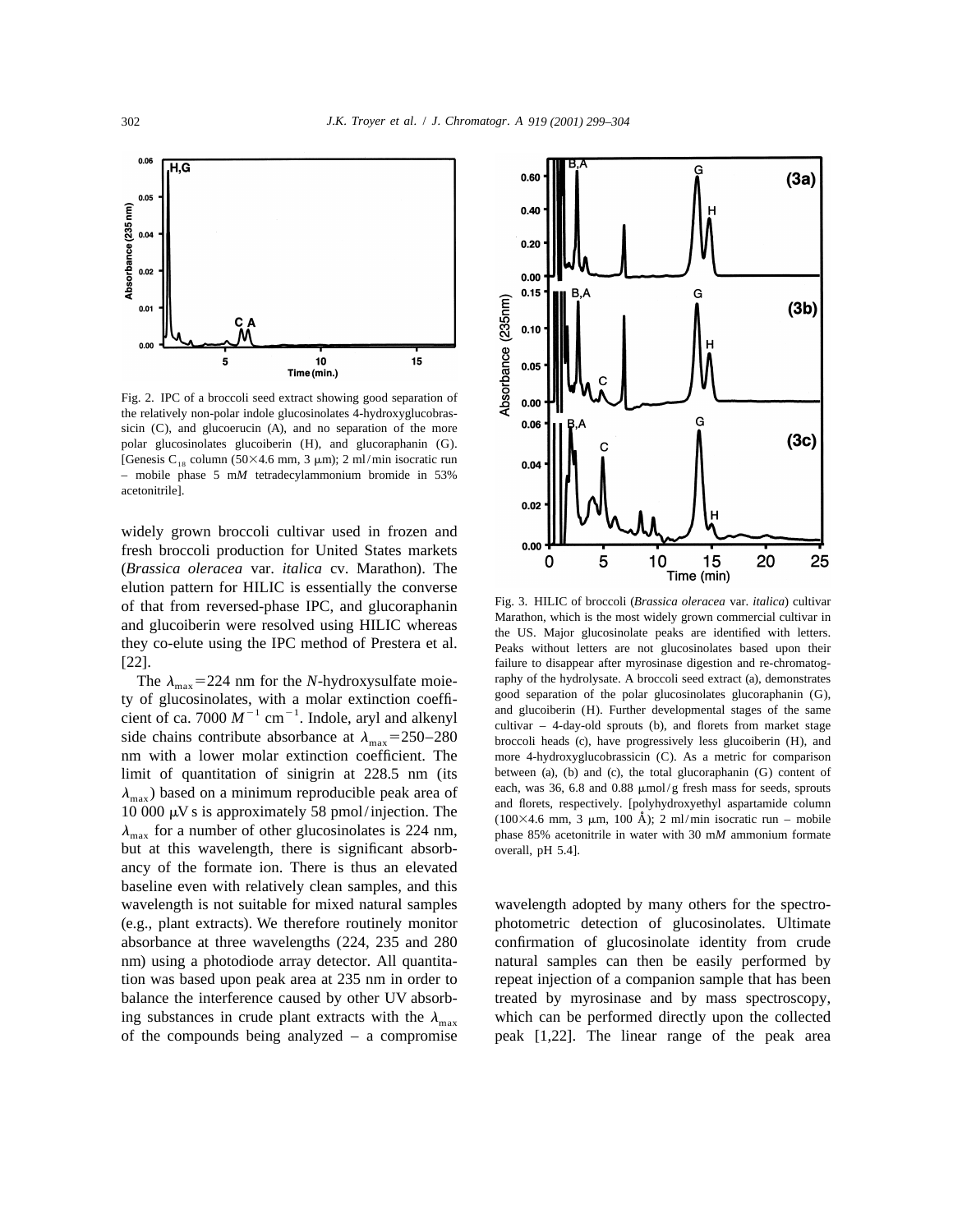polyhydroxyethyl aspartamide column (2 ml/min using mobile phase organic concentrations in the 82.5% acetonitrile in water, 30 m*M* ammonium range of 60–95% acetonitrile [24]. Some mixedformate, pH 5.4), was between 58 pmol/injection mode interactions are possible below 70% acetoniand 580 nmol/injection. The regression line has an trile. Highly charged molecules, such as kanamycin  $r^2$  correlation coefficient of 0.994. Individual glucosinolates in edible plants (e.g., vegetables) sion and a gradient of perchlorate, acetate or chloride typically range from ca. 0.01 to 10  $\mu$ *M* (nmol/g in a high organic solvent concentration to effect fresh mass) [1,10,25–27], and can therefore be desorption [24]. detected in plant extracts, either directly, or after The most widely used technique for the analysis of concentration. Repeated injections  $(n=10)$  of 20 plant glucosinolates relies upon hydrolytic removal mmol of a sinigrin standard resulted in standard of the sulfate group of intact glucosinolates followed deviations of only 1.03 and 3.04% for the retention by reversed-phase chromatography. Intact glucosinotime and integrated peak area, respectively, and are lates can be analyzed using both a reversed-phase thus highly reproducible. ion-pair method and a complementary, normal-phase

for the rapid clean-up of large quantities of partially for the separation of both polar and non-polar purified glucosinolates. Using an identical running glucosinolates. Combined, these two methods are a buffer (30 m*M* ammonium formate in 85% acetoni- powerful tool for the evaluation of total plant trile, pH 5.4), we have been able to obtain 100 mg at glucosinolates. The HILIC method permits further a time of highly purified glucosinolates from a plant direct use of the eluted compounds (e.g., in a extract that had been partially purified by ion-ex- bioassay as described by Prochaska et al. [36] as change chromatography. modified by Fahey et al. [23]) and their enzymatic

octadecyl silane  $(C_{18})$  supports has become an unclear magnetic resonance (NMR) spectrometers indispensable method for separating and purifying for confirmation of molecular mass and structure. indispensable method for separating and purifying many classes of compounds from complex mixtures The ability to resolve recalcitrant, structurally similar such as plant extracts, fermentation broth, serum, glucosinolates like glucoraphanin and glucoiberin plasma and urine, certain polar compounds cannot be represents a significant achievement in separation separated effectively on such matrices. These polar methodology which should also be of value to those compounds either do not associate with the station- studying the medicinal and dietary applications of ary phase or are only weakly retained. HILIC utilizes plant glucosinolates. a polar stationary phase and a mobile phase sufficiently organic to lead to partitioning between the mobile phase and the aqueous layer. It has previous- **Acknowledgements** ly been used for the separation of peptides, nucleic acids, phosphorylated peptides, and other polar com- We would like to acknowledge the enthusiastic pounds [24,28–35]. Compounds elute in order of encouragement in the execution of these studies and increasing hydrophilicity with decreasing organic the helpful critical suggestions of Paul Talalay gradients. This results in an elution pattern that is (Johns Hopkins University) and the generous provitypically in the opposite order compared to that from sion of evaluation columns and advice and helpful traditional non-polar stationary phases such as octa- critical suggestions on this manuscript of Andrew decyl silane  $(C_{18})$ . A stationary phase coated with Alpert (PolyLC Inc. & Johns Hopkins University).<br>
18 polyhydroxyethyl aspartamide retains solutes pre-<br>
18 Thanks are also due to Mark Farnham (US Departpolyhydroxyethyl aspartamide retains solutes pre-

calibration curve of sinigrin using a  $200\times4.6$  mm dominantly through hydrophilic interactions when or ATP, require salt (e.g.,  $10 \text{ m}$ *M*) for ion suppres-

We have also used a preparative HILIC column hydrophilic interaction (HILIC) method which allow conversion to isothiocyanates prior to such assay or to use in a cyclocondensation assay for the rapid **4. Conclusion** quantitation of isothiocyanates [37,38]. Since ammonium formate is easily volatilized, peaks can be Whereas reversed-phase liquid chromatography on directly introduced into mass spectrometers and